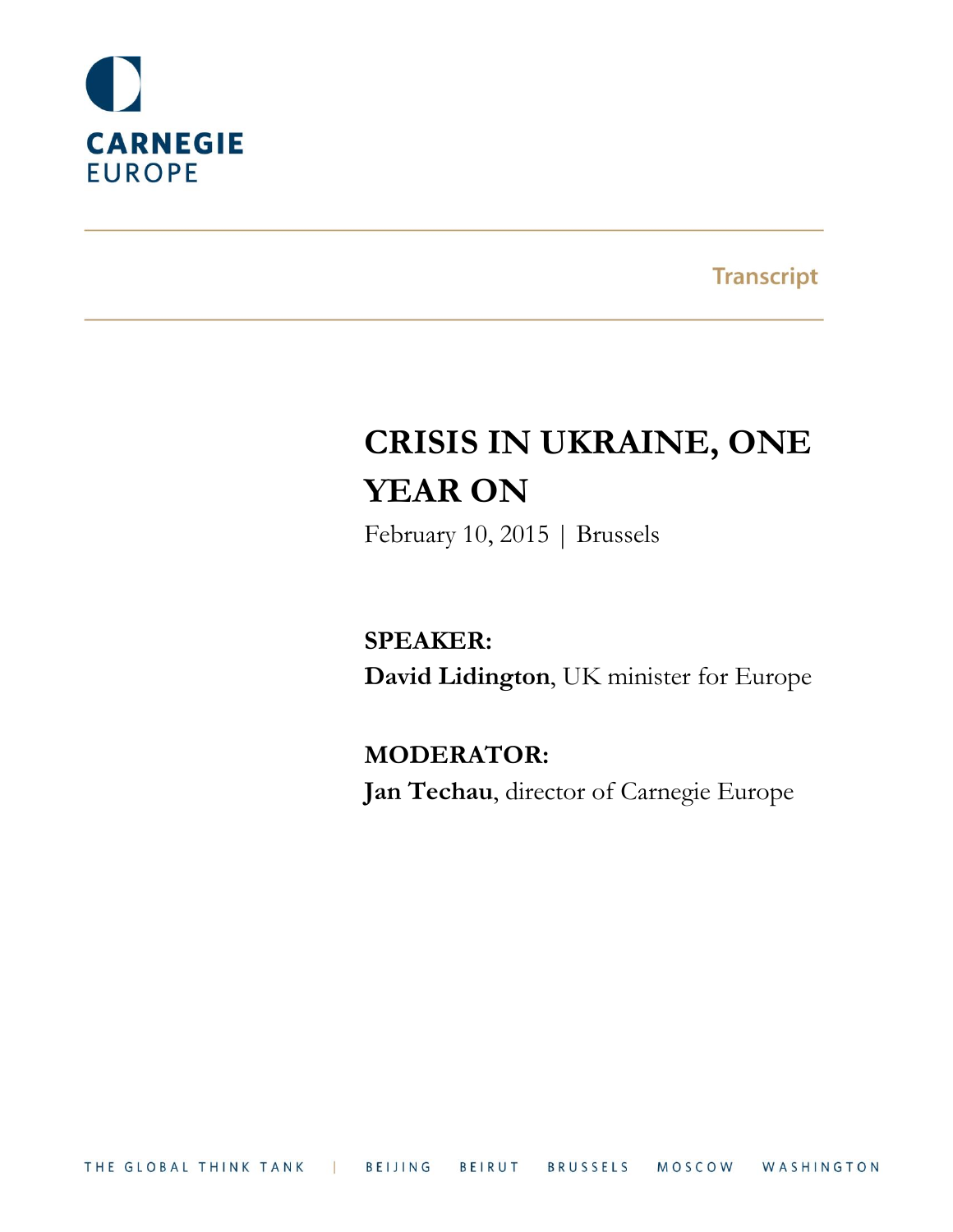**JAN TECHAU:** Thank you very much to all of you for coming. It's a bit odd to actually welcome Minister Lidington to his own house in a sense, as Carnegie Europe. This is not Carnegie Europe, in case you haven't noticed yet. We've decided to do it here because we can see people more conveniently here and it's a great pleasure for us to co-host this event with the British Permanent Representation to the EU and that we can hold this at such a timely moment.

We talked about schizophrenia just now. Minister Lidington, on the one hand, has to save the world and at the same time campaign at home and kind of clone himself several times to accommodate all of the tasks that he has at the moment. And it's great that in all of this craziness he finds the time to give us a few words and a few thoughts on where the crisis management effort on the Ukraine file, on the Russia-Ukraine file, stands at the moment and where we stand a year after it all kind of turned hot. I don't really have to introduce the minister. He's a known quantity in this town. He's been the Europe Minister since 2010, almost four years, and what a four years those were.

#### **DAVID LIDINGTON:** Five; nearly five.

**JAN TECHAU:** Nearly five? Yes. Nearly five. This is my math. And so five years of this is of course… we've seen so many things happening, not only on the international scene but in Europe as such. The quality of this integration project is something that we talk about all the time and then, of course, also the domestic situation in Britain that has evolved pretty massively over the last almost five years on the EU file. So, all of this must have taken some kind of toll, even though the minister doesn't show it. He looks like he's ready to rumble and save the world, as he should.

I don't want to go into too much detail but we will do a brief presentation with the minister, a speech he will outline what he has to say, then I will have, certainly, a couple of follow up questions and then it's hopefully up to you. The minister needs to leave at five minutes to five, proper, which means that we have to wrap-up at around ten to five, so we have a very condensed and brief meeting here and the house is swollen. I very much appreciate it that you're all here. Thank you very much, again. Mr Minister, yes, over to you.

**DAVID LIDINGTON:** Well, thank you very much, indeed. Yes, it's good to be speaking at Carnegie Europe. I spoke, in the past, at Carnegie Washington DC but, I think, never at a Carnegie Europe before. It was kind of you to mention my long service in this particular job. I'm never quite sure whether having become the longest serving British minister for Europe on record is something I should treat as a vote of confidence by my Prime Minister or a cruel and unusual punishment that is probably in breach of the Convention on Human Rights but it is a role that is both multifaceted and of absorbing interest.

But what I want to focus on today is what I think is now, without question, one of the most serious crises that is facing Europe at any time since 1945. The pundits will argue about whether this is the gravest security crisis since the end of the Cold War or since the Soviet invasion of Czechoslovakia in 1968 but what I think is clear from the decision of the leaders of France and Germany to engage in this week's shuttle diplomacy is that we are at a very grave situation and a perilous situation now in Europe.

Yesterday, EU foreign ministers met in the Foreign Affairs Council to set out next steps. That was done for the third time in less than two months and an indication of the seriousness with which every member state in the EU approaches the issue of Russia. And to see why that is the case we just need to cast our minds back 12 months. It is exactly one year ago that more than 100 people died in the centre of Kiev. In Ukraine they call them the heavenly 100; 100 people who died in the name of a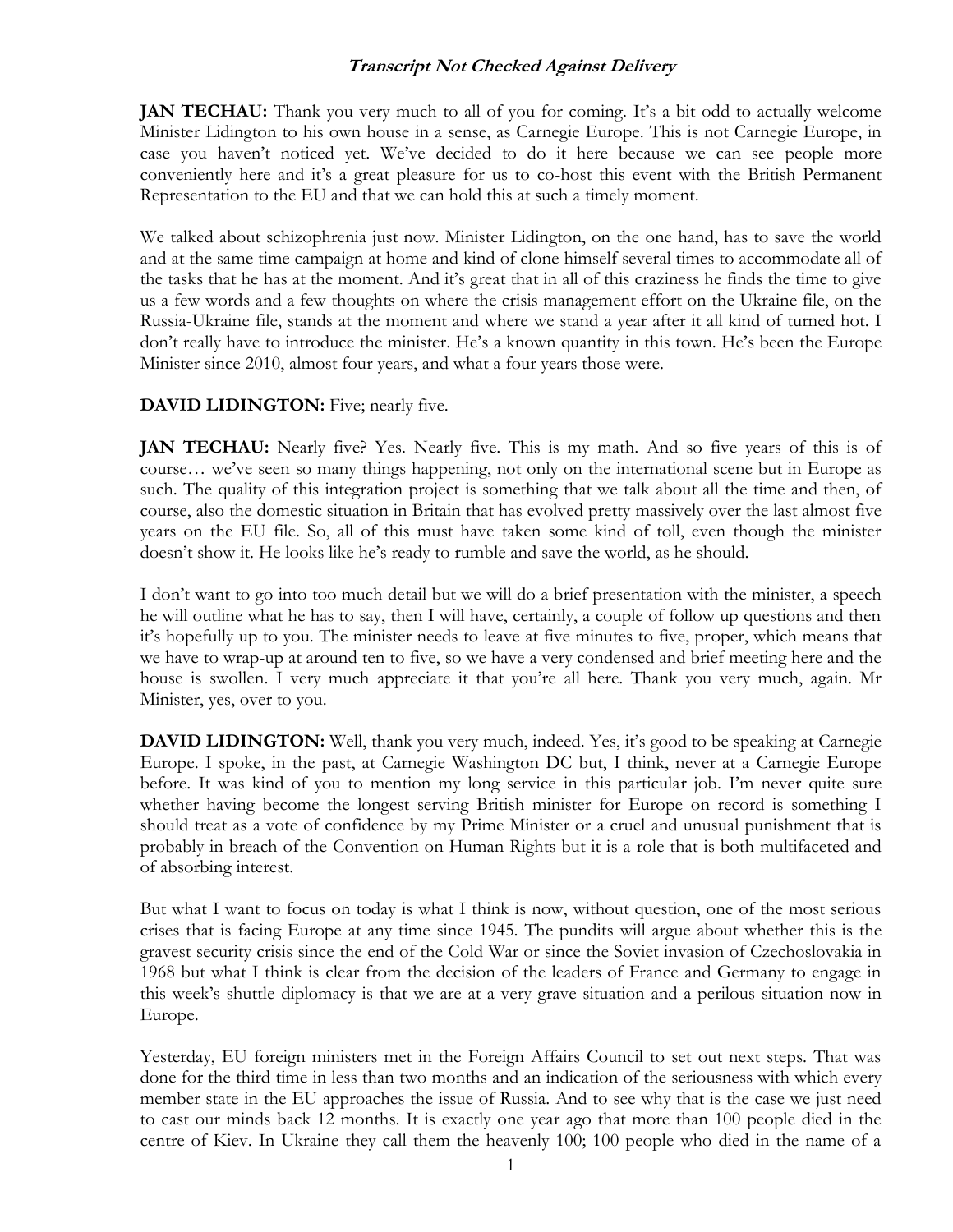movement, Euromaidan, based around an ideal that Ukraine should be free of tyranny, free of corruption and free to choose its own destiny.

And today I want to set out our view of events that followed the start of Euromaidan. I want to address two questions. How should the European Union view Russia? And, given this, what should underpin our approach to Russia and to Ukraine over the coming years? So, how should the EU view Russia? Let's start with the historical context. The Soviet Union collapsed in 1991. Some have called this one of the greatest geopolitical catastrophes of the 20th century but I beg to differ. Hundreds of millions of people in East Europe and in Central Asia were freed from the totalitarian rule of the Soviet Communist Party. Dozens of countries regained their independence. And over the last quarter of a century Russia had moved towards integration into an international rules-based system.

And the international community in Europe and beyond made a concerted effort to help Russia through that democratic rule of law transition. We encouraged and we helped Russia to join the World Trade Organization. Russia became part of the G8 and the G20. It joined the OSCE, the OECD and the Council of Europe. The EU created permanent partnership councils and NATO created the NATO-Russia Council. At the same time economic links grew with billions of rubles invested into and by Russian businesses. And millions of people, individual citizens, made personal connections across the old iron curtain, thanks, in part, to organisations like the British Council. And all this was done with one aim in mind. We wanted Europe to build a strategic partnership with Russia.

What we have seen, and what we have seen vividly over the last year, is that President Putin has moved away from this trajectory. He has decided to treat Europe as a strategic adversary, rather than a strategic partner. The Kremlin has torn up the global security rulebook. It has trampled over borders and used foreign populations as a pawn in a greater game, importing what amount to 19th century tactics in 21st century Europe.

Look at the record. Russia continues to interfere illegally in Georgia, most recently with the signature of additional treaties with the two breakaway regions. Russia has meddled in Moldovan elections, providing financial and other support to specific political parties. Russia has kidnapped an Estonian official and imprisoned him illegally in Moscow. Ukraine has been dismembered by the illegal annexation of Crimea and is now in a state of smouldering instability thanks to the Kremlin's puppet uprising in the Donbas. And that against the background of doctrine laid down in Moscow that Russia has the right to intervene anywhere it chooses if it can claim that that intervention is in support of Russian speakers or Russian citizens.

And we can count the cost of the Kremlin's actions in the straightforward terms of human lives, not just the hundreds who lost their lives fighting for freedom in the Euromaidan or the 298 innocent people downed in MH17, but now more than 5,000 deaths in Ukraine, tens of thousands injured and more than 1.5 million people forced to take refuge in other parts of Ukraine or in neighbouring countries. And that situation is getting worse. Violence is escalating, reaching levels not seen since last September. Just a few weeks ago 30 civilians were killed in Mariupol by a Russian missile fired by separatists. The separatists have destroyed Donetsk airport, they're threatening Debaltseve and we believe they've occupied more than 500 square kilometres of additional Ukrainian land since last September.

Now, that is a tragedy but it is not some accidental sequence of events. It is a deliberate, calculated policy of the Kremlin. And I think we need to recognise that we do not have a Ukraine crisis, we have a Russia crisis of which Ukraine is the most acute and immediate manifestation. Russia is responsible for creating the separatists. There was no significant movement a year ago for independence of the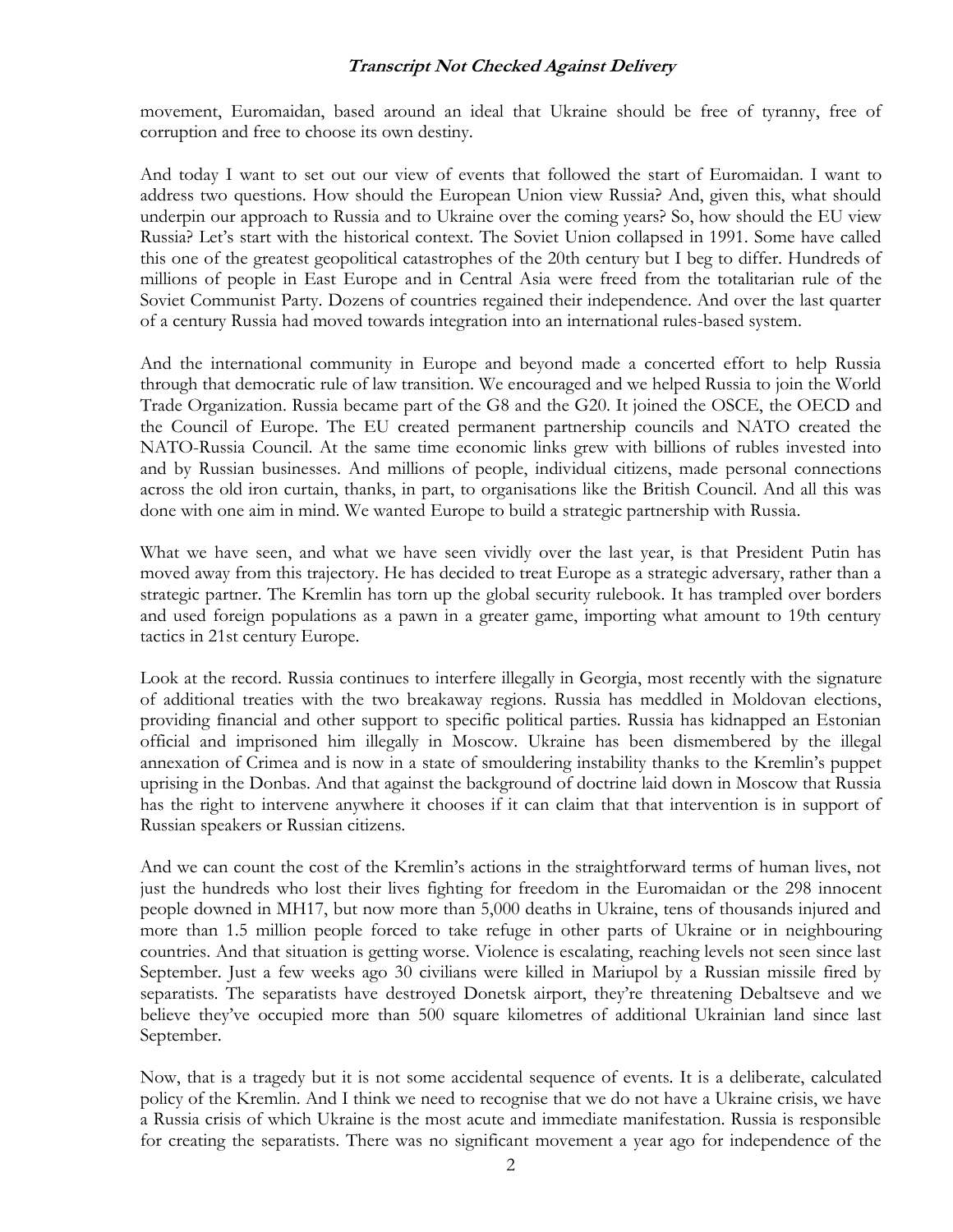Donbas. The first leader, so-called, of the Donetsk breakaway area was removed at the behest of Russia when it was found that he actually spent most of his time living in Moscow and not in the region that he purported to represent.

The separatists are not authentic expressions of democratic opinion, they are instruments of Russian policy and Russia is responsible for arming them; T-72BM tanks, PKP machine guns, Grad missiles, all from the Russian army's stores. Russia is responsible for training them. Camps have been set up on the Russian side of the border. Uniformed men cross in both directions every day. Russia is responsible for logistical support. Its intelligence forces man the command and control units. Its air defence provides a shield for the separatists. And Russia is responsible for further threats. 8,000 Russian troops are massed on the border with Ukraine, acting to demoralise the people of Mariupol or Sloviansk. And Russia is responsible for undermining Ukraine sovereignty, sending in wave after wave of so-called humanitarian convoys with the agreement of Ukraine's legitimate government.

And Russia is responsible for blocking a diplomatic solution. The commitments that President Putin made under the Minsk Agreement have never been further from the reality of Russia's actions on the ground. And is that contrast between the words that are spoken at diplomatic exchanges and the activity on the ground in Eastern Ukraine that has led, sadly, to deeper levels of mistrust in Europe and in the United States about the intentions of the Russian Government. And most cynically of all, Russia denies that much of this is happening. In the face of hard evidence, whether open source, intelligence, eye witness accounts or international monitors, Russia says that it has no hand in the conflict and accuses the elected government in Kiev, instead, of being the belligerent party.

Now, with all of this in mind, it is clear that there can be no business as usual. So, how then, in those circumstances should the European Union respond? And I suggest four key elements. First, is diplomacy. We must support the current diplomatic efforts. There can be, in the end, no military solution to this crisis. President Poroshenko has been clear throughout. He wants peace, not war. So, we called all parties to engage constructively with the legitimate democratic government of Ukraine and with two objectives, to de-escalate tensions and to find a diplomatic solution to the crisis.

The United Kingdom welcomes the intensive efforts by our German and French colleagues in recent days to engage with President Putin. The UK will continue to work with our European partners to help resolve the crisis and take an active part in the diplomatic process. In addition to the debate about sanctions, on which I want to say a little more in a moment, the Prime Minister maintains his own contacts with President Poroshenko and Putin, as well as with our EU partners, including both Chancellor Merkel and President Hollande. At the G20, he made it clear to President Putin that Russia's choice was simple; fulfil what he agreed in Minsk or face further costs.

So, what might a diplomatic solution look like? I don't think it's any great secret. It will need to involve a number of elements including a ceasefire, monitored internationally, border monitoring of that key international frontier between Russia and Ukraine, prisoner exchanges, humanitarian access, local elections and the avoidance of any doubt, Ukraine remaining intact with its sovereignty and its territorial integrity respected.

Secondly, to support that diplomatic engagement, we need to keep up the pressure upon Russia. That means multilateral pressure through the UN, OSCE and other organisations, diplomatic pressure through all the channels we have and it also means economic pressure through sanctions as part of a wider political strategy. They're not an alternative to engagement. Sanctions complement and support our efforts to engage. And those sanctions are having an impact upon Russia. Growth fell last year from 2.1% to 0.2% and the Russian economy is expected to shrink this year by as much as 5%. The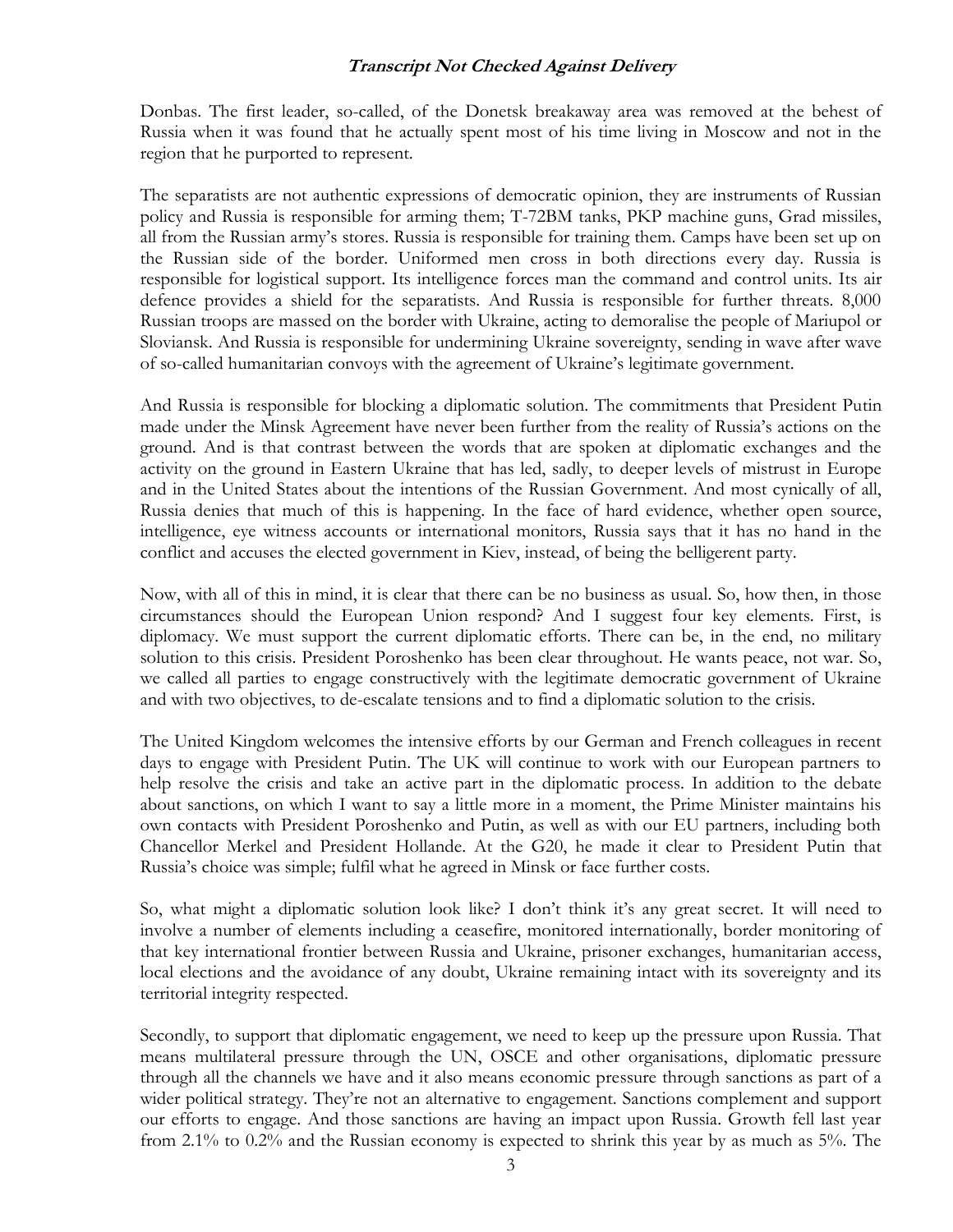Kremlin's own actions, such as its food imports ban, are stoking inflation and passing costs on to ordinary Russian citizens. Now, as we all know, it is the oil price which has caused much of this economic turmoil, as too has the Kremlin's decision not to reform the Russian economy, but sanctions are playing their part, as well. Standard & Poor recognised this when downgrading Russia's credit status to junk last month.

I want to stress that our hope, our intention, is not to cause long term problems for the Russian economy but it is vital that the government in Moscow understands that its illegal and destabilising actions come with a cost. I think the message to the Kremlin and Russian needs to be very clear. Sanctions can be lifted. We can, as the European Union, together with our other allies, reverse this policy. If Russia fulfils its responsibility in implementing fully the 12 points from Minsk, then we will need to look at easing sanctions but let me be clear, these sanctions can and should also be strengthened if Russia's further actions provoke this. Now, until such a choice confronts us, the EU must remain united and hold to its strategy. To do anything less would be to condone Russian action and then my fear is that we would see Russia use tried, tested and successful tactics elsewhere in the European neighbourhood. So, I think we need to continue to respond collectively but with very firm resolve.

The third pillar of our approach must be to support a successful Ukraine. Ukraine's people and government have taken a historic decision. They wish to build closer relations with the European Union and take charge of their own destiny and they seek to uphold the territorial integrity of their country. Now, there is undoubtedly much to do. The Ukrainian Government is trying and must continue to try to reach out to all Ukrainian citizen whatever the part of the country they're living, whatever language they speak, so that they feel part of a new and better Ukraine. And we, the EU member states, need to support them in that work. So, the UK strongly supports the work of the Commission Support Group for Ukraine which has identified four key areas for reform; public administration, anti-corruption, justice and energy.

Now, we're doing our bit bilaterally. British funds and technical assistance are flowing to support economic and governance reforms. This means combating corruption and helping to attract further investment. And we're working with the Ukrainian Government to help them address the deteriorating humanitarian situation in the east and the challenge posed by very large numbers of displaced persons. We're working, too, alongside the Germans to help Ukraine's Ministry of Finance, to reform its public financial management systems.

So, these three elements – diplomacy, pressure, support to Ukraine, support from individual member states, from the European Union, from the international financial institutions – are the bedrock of our response to the Russia-Ukraine crisis. But to that I would add a fourth element. Our work won't be effective if the Ukrainian people and international publics lose faith in the path that Ukraine has chosen. So, we also need to respond to Russia's actions by countering disinformation. And, let's face it, Russia has employed multiple, well-honed tactics of disinformation in the last few years; tighter control over the domestic media, new aggressive channels to confuse and disorient international publics, purveyors of online troubles whose sole job seems to be to use fake evidence to litter social media, even at the time of MH17.

And we need to counter this disinformation campaign, not with propaganda but with the truth. And, to that end, I propose four elements that should govern the EU's response. I could perhaps term them the four As. First, is awareness. We need to make our own populations aware of the scale of Russia's disinformation and that means greater cooperation between the EU and NATO and exposing disinformation when it occurs. Second, assertiveness. We must define a proactive, positive narrative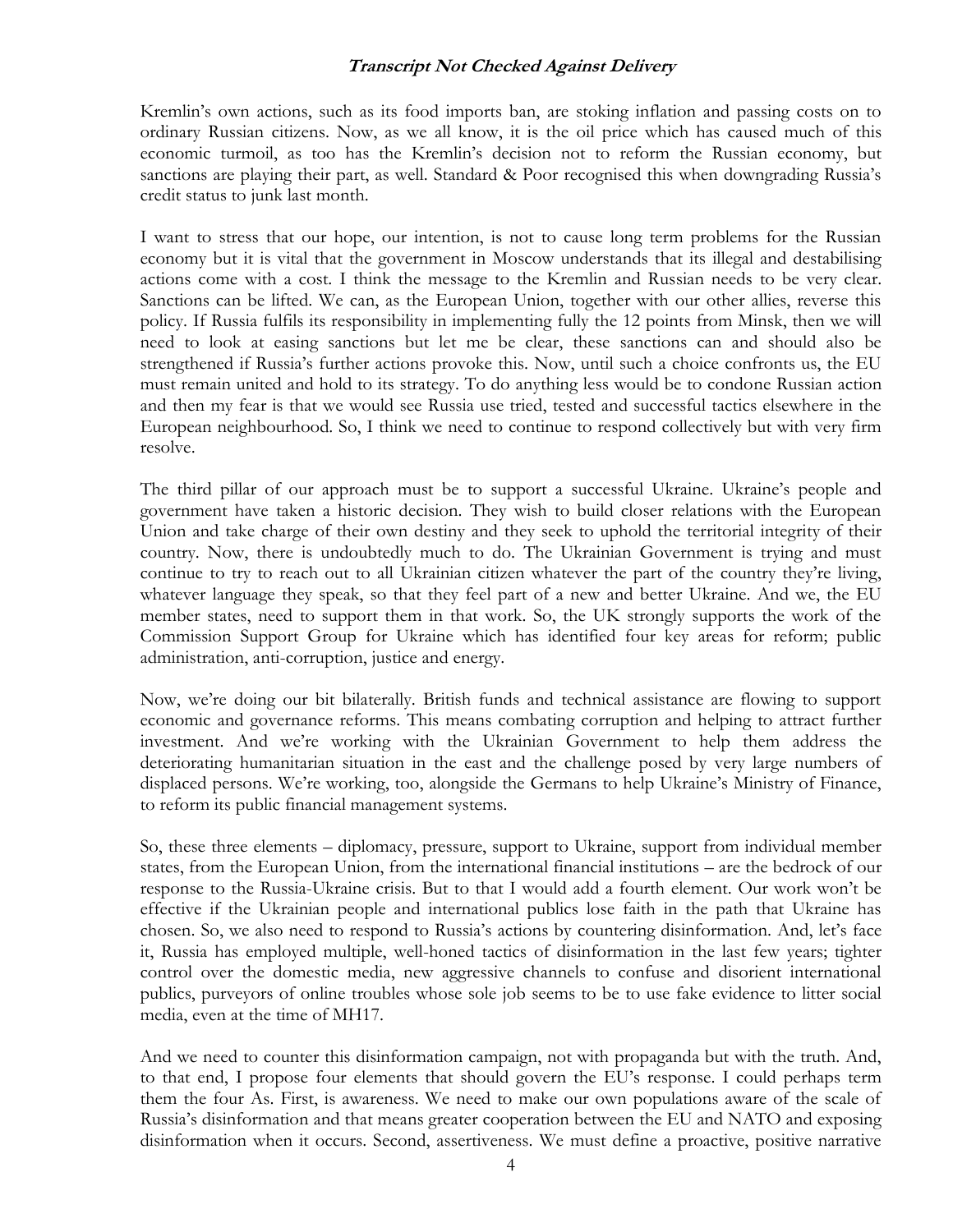for populations in the region, not just in Ukraine but in the neighbourhood as a whole. And, as member states, we should support and amplify one another's messages. Third, alternatives. The Kremlin has successfully limited free debate in Russia's media space. We need to support independent and alternative voices. A key element of this is actually to help Ukraine's own government to communicate more effectively with its own people and with the international media. Ukraine's voice needs to be heard clearly abroad. And, finally, accountability. Where Russian propaganda outlets break our laws they should be made accountable and regulators throughout the EU need to keep a watchful eye, always mindful, of course, of the importance of protecting free speech.

I want to conclude by saying this. Despite everything that I've said that has been critical of the Russian Government, my country continues to have huge respect for Russia as a nation and in just a matter of some weeks' time we will mark the 70th anniversary of the end of the War in Europe and, as part of that, the horrendous suffering and sacrifice of the people of Russia at that time. Russia is a great nation with a hugely talented people, boundless natural resources and the potential to be a powerful force for good in the global community. But at the moment, I fear, the Kremlin is squandering that potential and, in doing so, it is destabilising one of EU's neighbours; a neighbour, Ukraine, which is seeking a brighter and more prosperous future through democratic means.

This May the EU will hold an Eastern Partnership Summit in Riga and, in parallel, we're reviewing our policy towards the eastern neighbourhood. Both of these events will take place in the context of Russia's aggressive actions in Ukraine and I've no doubt that that context will shape the outcome. We would far rather avoid path of confrontation with Russia but the choice lies with the Kremlin. The current path it is taking can only lead to further international isolation and deeper economic gloom; worse prospects for families throughout the Russian Federation. The Kremlin should even now reconsider a different course in the interests of people throughout Europe, in Ukraine and, not least, in Russia, itself. Thank you very much.

**JAN TECHAU:** Thank you, David. This was great. Thank you for charting the terrain for us and for also giving us an outlook on how we could deal with this, both in the short term and in the long term. And I would like to pick up on this. We don't have microphones here but I hope that all the way back there you can still hear us and understand us. Is it okay? Is it possible? Okay, good. All right, we have to shout a little bit.

**DAVID LIDINGTON:** That's all right. The House of Commons teaches you how to do that.

**JAN TECHAU:** I have a question both on the short term and on the long term. On the short term, we are still in the crisis management mode and we try to, with feverish diplomacy, to get, basically, Minsk back alive and we are sticking to it somehow. That's kind of the framework within which this crisis management exercise operates. My question to you is whether we are too naïve to stick to it? We've been burned once on it and now we still kind of try to revive it and basically build our entire effort on it and how often can we try it and is there a proper hope for progress there?

And, then, on the long term – so, beyond the crisis management – the EU has basically embraced a twofold approach; help Ukraine and be tough on Russia. On both counts the EU consensus is wobbly. Being tough on Russia means sanctions and keeping the sanctions alive and extending them in July, hopefully. But we know how difficult this is and so I would like to hear from you what you think the prospects are. And, then, secondly, on the helping Ukraine side of long term, the reform record of the Poroshenko Government isn't exactly stellar. It's not like we see a lot of really substantial progress there and, yet, we rely on them to basically carry the day because we are hinging our entire strategy on this. If they don't reform now, when can they?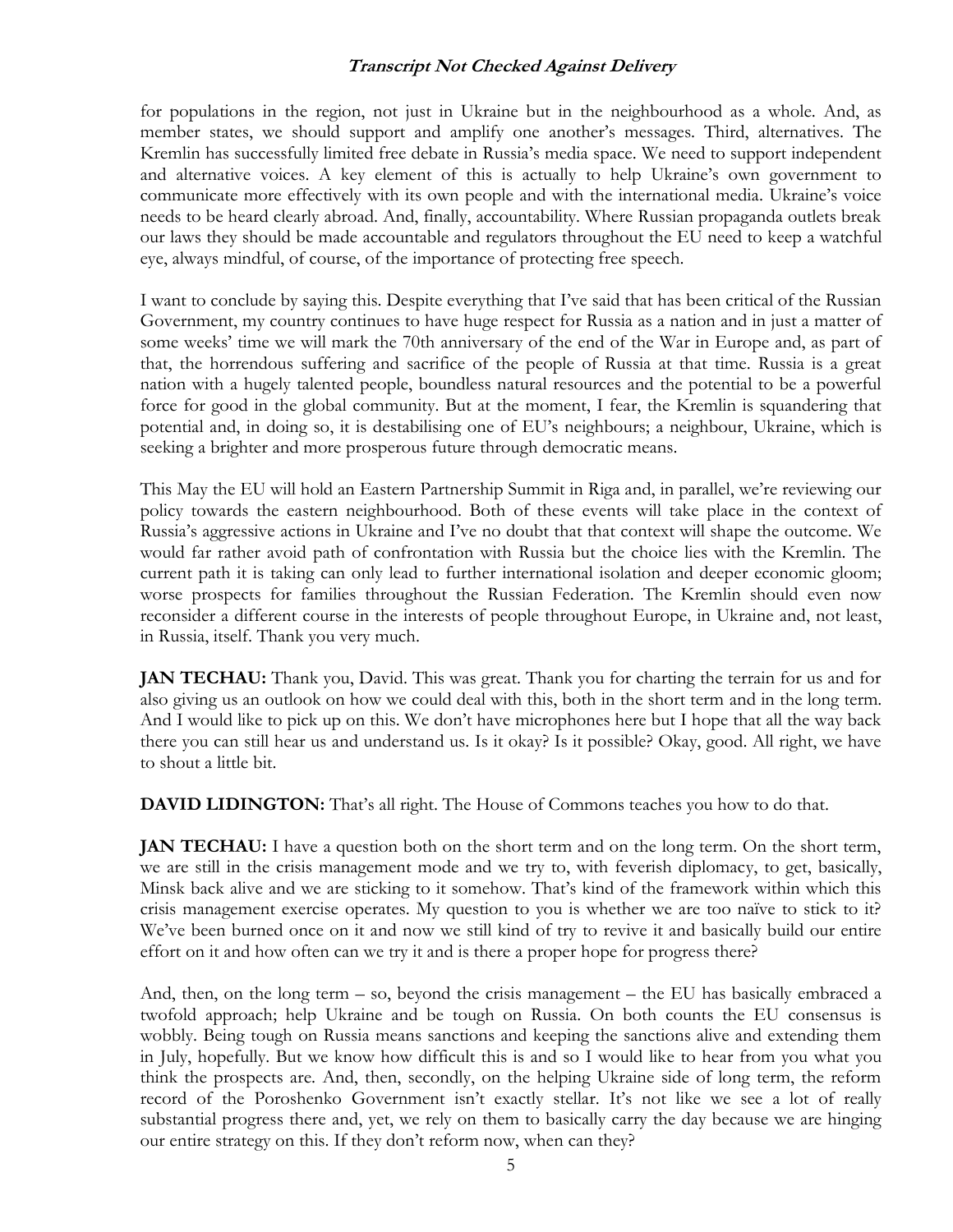**DAVID LIDINGTON:** Okay. If I stand up then people can hear and see me better. On your first point, are we now being naïve in sticking to Minsk? I don't think it's naïve. I think that we need to exhaust every diplomatic possibility. I think one of the problems that there is with the Kremlin and the Russian Government, the circles around President Putin, is that there is enormous suspicion, in my view completely unjustified suspicion of the West. I think there is huge mistrust, perhaps going back to the President's previous career and, therefore, I think having the Chancellor of Germany, the President of France, demonstrating by their presence and by their commitment of a huge amount of time and energy that they are serious, they want to help find a way back down from the precipice, is an important route that we must try because the alternative to diplomacy it means more deaths in Ukraine, greater risk of instability of elsewhere in Europe.

So, I think we do need to stick to that but what we should not be is naïve about what is needed. It is not enough just to have signatures on a bit of paper. We had that last year at Minsk. What we need to see is an agreement which is then delivered and delivered in full. At that point I think we can say, well, perhaps we're getting to a more stable situation and then, perhaps, the way might be open for a dialogue between Kiev and Moscow about the longer term relationship between the two countries based on mutual respect.

On the beyond crisis management, I think we've had these concerns in the media and in think tanks before every EU Council discussion about sanctions. I've been involved in a number of those discussions and, yes, 28 countries come to the table with different perspectives, different interests involved, but we've always come out of those meetings with an agreed position and we have, at each stage, been willing to ratchet up our response in terms of sanctions when Russian aggression on the ground has got worse. So, I think the record has been that we've been able to hold together and I think the continued unity of purpose and alignment between Europe and the United States remains a very key element of the pressure, as well.

When it comes to Ukraine, it's a vast task. I'm not going to pretend otherwise. And we are asking a lot of Ukraine. Ukraine doesn't even have the traditions of democracy and rule of law that the Central European countries had for a time after the First World War which were then extinguished by invasion and then Communist rule. So, it's more difficult for Ukrainians to look back to any sort of previous point of reference except perhaps earlier on in their independence after 1990/91. And there is various deep-seated corruption within Ukraine. There are inefficiencies in the economy, problems with the judicial and administrative and political systems.

I think that the Central European countries that have, themselves, gone through this period of transition are in a very strong place to both offer practical advice on how to go about reform and offer some inspiration, saying, look, it is tough but we've shown that it can be done and there are huge benefits at the end of the day. I think what we have to continue to say very clearly to the government in Ukraine is that they cannot afford to simply put off difficult decisions over reform until things, we hope, calm down in the Donbas. Yes, it is incredibly challenging to have to try and introduce reforms which would involve turbulence and disruption at the same time as you're facing this Russian aggression in the east of the country but I think in terms of showing Ukrainian public opinion that there is some fruit to the sacrifices of Euromaidan and in demonstrating to the businesses that Ukraine wants to come and put money into their country, that they're serious about reform, that they are going to tackle corruption. I don't think that those reforms can or should be put off, so we have definitely to maintain the pressure on Ukraine to stick to the course.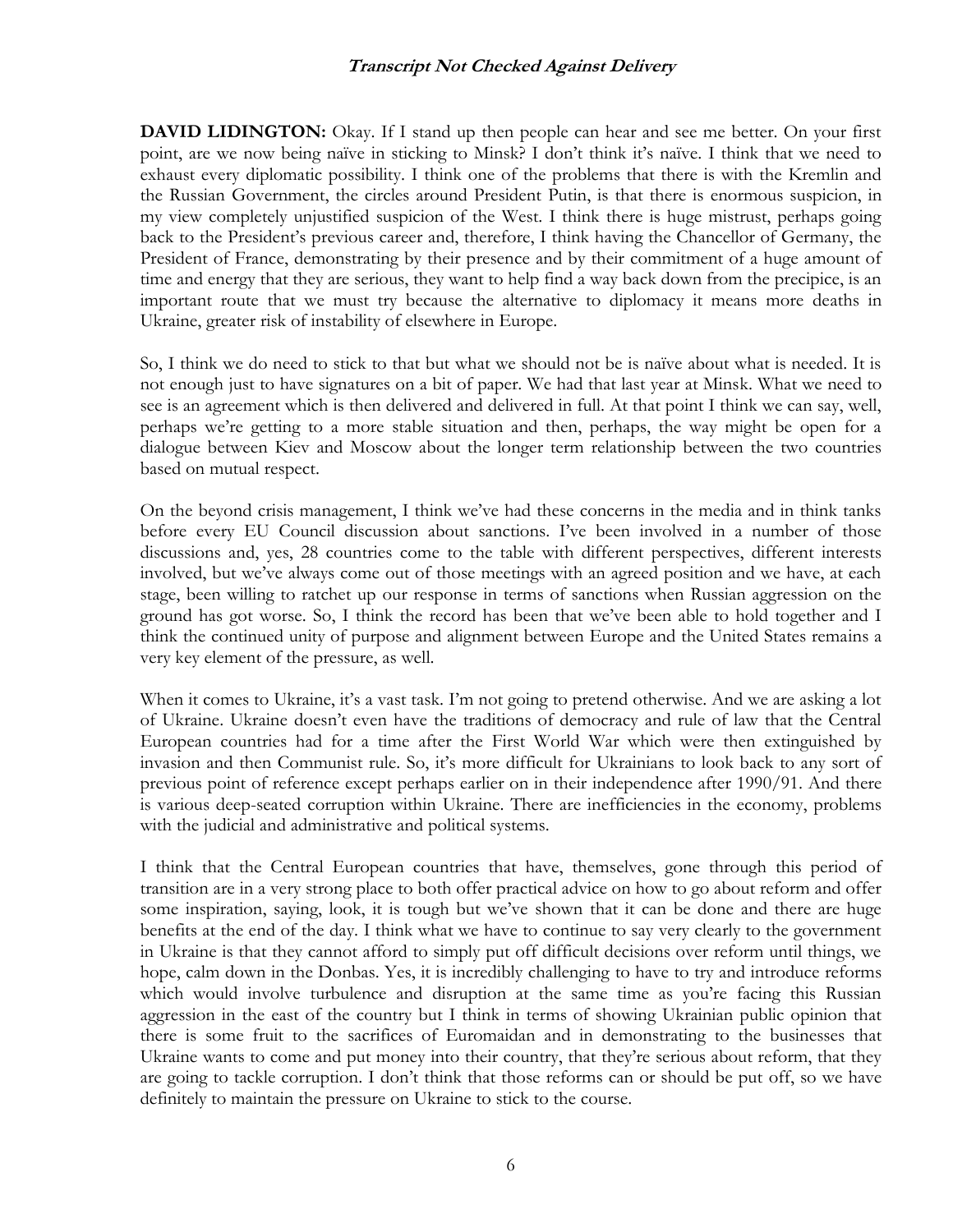**JAN TECHAU:** Let me have a quick follow up on the long term. One of the possibilities for the EU, obviously, to devise a more long term strategy is to reform its European Neighbourhood Policy, especially the Eastern Partnership which most of us here, in this town, after some reluctance, agree has failed to achieve its goals. And now we need to come up with something new. And, of course, we have all kinds of issues there, not least the institutional infighting on this here but also different ideas from the member states. Now, the High Representative has been tasked with coming up with a new idea and a new approach. How far has that gone and what, perhaps, is the British position on this?

**DAVID LIDINGTON:** We'll see the fruit of it at Riga, I think. That is the plan. I think it's too strong to say that the Eastern Partnership policy has failed. You've got three countries out of the six that are very keen to pursue closer integration with the European Union. I think that we do need to have a policy that differentiates more than it has done previously between different members of the Eastern Partnership. I think, you look at Ukraine or Moldova, they're in a completely different position from Belarus or Azerbaijan, neither of whom, at the moment, want the same sort of relationship with the EU that those other two do. I think the principle of more for more that we introduced at the time of the review of partnership policy following the Arab Spring is one that ought to be applied to Eastern Europe, as well.

If a country commits itself to reform and it follows it through then they should get the additional help. If they backslide well then we have to think again about that. What I don't think we can do is simply write cheques regardless of what goes on in the recipient country. I don't think that actually benefits anybody at the end of the day. But it's not just money. If I look back, some of things that made the greatest difference to Poland, the Czech Republic and so on, in the early years was the provision of technical assistance; actually showing people this is how the independent judiciary operates. This is how you have an honest gas distribution network where people's supplies are measured and that the bill is paid honestly. Those are things that I think that we can offer and which can make a practical difference. It's not just about writing large cheques.

**JAN TECHAU:** All right. I have about 25 more questions but I want to open it to the audience and I apologise already that I probably can't take everybody. I would like to collect, perhaps, two or three in the first round and then see how far we can go. This gentleman here, then Daniel and then a third finger is all the way down there. Yes, Detlef. All right, please.

**JIŘÍ ŠEDIVÝ:** My name is Jiří Šedivý and I'm Czech Ambassador to NATO and thank you for mentioning Czechoslovakia and Czech Republic. The current crisis or conflict is rather different than the invasion in 1968. I'm not going into that but I fully agree with you emphasis on internal reforms because however and whatever will be the result of the situation in the east… and I'm very sceptical about that because the pro-Russia and Russia-supported separatists are now creating a new situation on the ground, extending, actually, the area; raising the stakes for negotiation. But, however this will end up, for the rest of Ukraine, the success of reforms will be absolutely crucial because they can't afford another [sound slip] that happened after the Orange Revolution ten years ago. And, indeed, the assistance or some of export of expertise and lessons learned, including those things that we did simply wrong would be of great help. My question goes to situation which we witness in most of our countries here in the EU or in the West where on the Ukrainian crisis and conflict there is a very strange galvanisation, a very strange alliance or coalition of extreme right and extreme left forces that are united by anti-liberalism, hatred against the European Union, hatred against the United States and, indeed, support for Russia and Putin as a strong leader in this situation. So, I believe, actually, that this is another… and they are very much supported through various channels of Russian, not only propaganda but also financial and so forth. And I see this as a big danger, actually, for us in the European Union; the Union, as such, and nations respectively. Your comment would be welcome.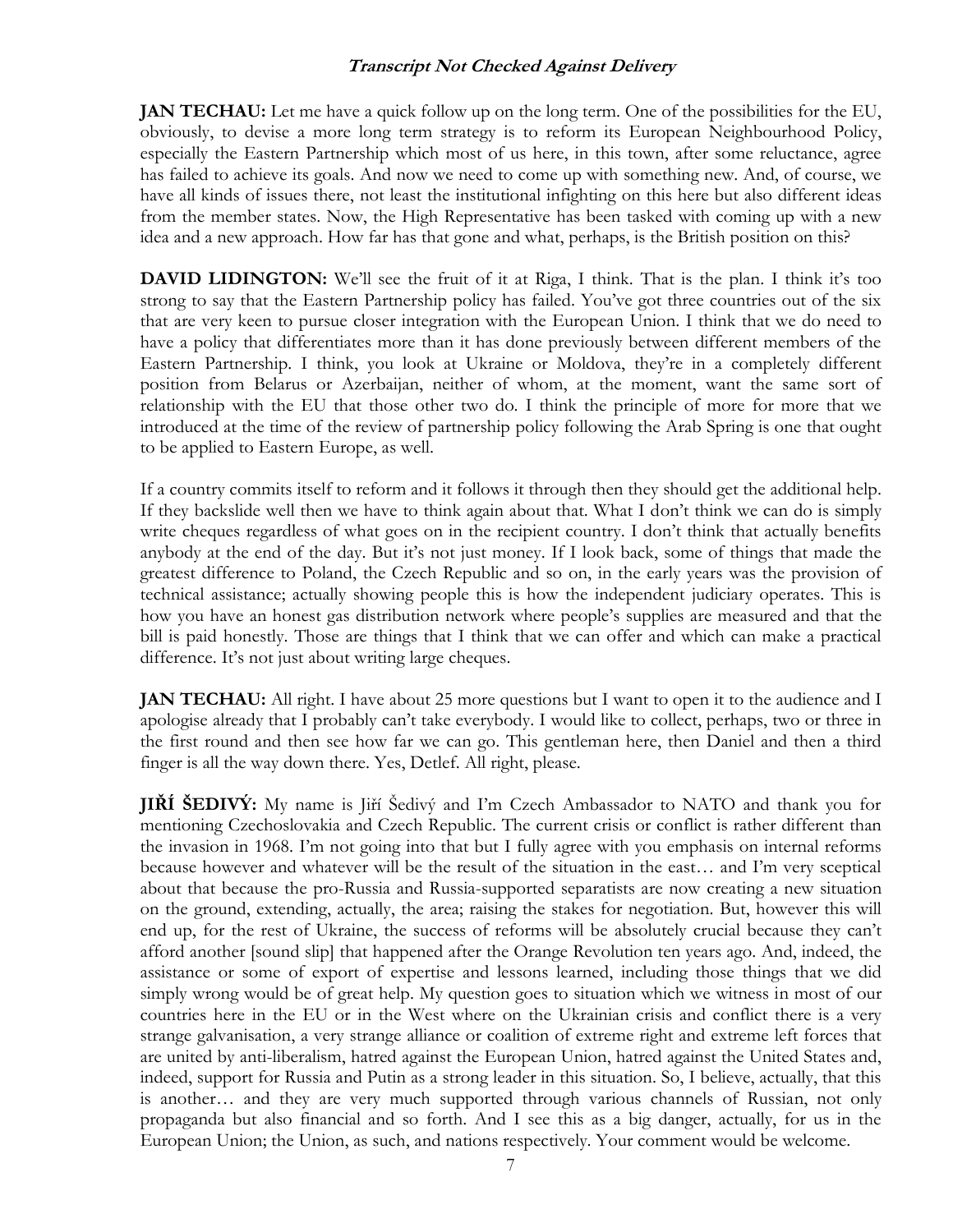**DANIEL KEOHANE:** Daniel Keohane from FRIDE, a foreign policy think tank. Minister, I was struck by your comments that this is not a Ukraine crisis but a Russia crisis. Is there a consensus in London, one year into this crisis, on what President Putin's intentions in Ukraine really are and, if so, what is it? And, secondly, I'm sure you sure over the weekend the FT editorial on UK foreign policy and the lack of direction at the moment that they claim and the perception that the UK has not been a major player on the Ukraine crisis. For example, why hasn't David Cameron joined in in the direct negotiations with President Hollande and Chancellor Merkel? Can you give us some response on those criticisms?

**JAN TECHAU:** Those were the easy ones, Minister, and then Detlef, back there.

**DETLEF PUHL:** I'm Detlef Puhl. I'm working for NATO. I have just two small questions. Over the weekend the questions of arms deliveries to Ukraine has been a big issue. In your judgement, would that be a dividing factor between European partners and the US? And, secondly, do have any knowledge or do you have any way of judging whether or not there is already covert delivery taking place?

**DAVID LIDINGTON:** Right. Let's run through those three. On the ambassador's point. Yes, the focus on the internal reforms, absolutely right. And I can remember a meeting I had with British businesses that were trading or invested in Ukraine and their biggest complaint was about corruption. I remember one company saying me, look, we're actually planning to pull out now because… and this was before Maidan and this was in Yanukovych's time. They said we face a situation where we can never be certain that a permit that we're granted will not be revoked because the sister of some minster would rather like the profits from this herself. And I think we just need to get the message home to people in Ukraine – for that matter, in Moldova and Georgia too – that if you want inward investment, having a system of independent courts where investment is properly protected by the rule of law is the best way in which to do it. If you have a reputation of corruption, there's lots of other countries round the world where people could go and put their money instead.

I agree with you about, if you like, the way in which Russia is using various soft power instruments. I described in my opening remarks a number of examples of Russian actions taken in not just Ukraine, look at Estonia. You could point to the way in which energy has been used as a weapon; the switch off of supplies briefly to Poland, Czech Republic and Slovakia and supposedly for technical reasons but I don't think anybody really believed that. You look at the use of strategic investments in parts of the Balkans, talks with the previous Bulgarian Government that the Russians were talking about in energy deals, certainly, the rather murky channels of support to both far left and far right parties in different countries around Europe. We need to be alive to this. This is all about trying to reassert Russia as a great power but through subverting various other states.

On Daniel's points, actually, we come along rather neatly from that. What do we think Putin's objectives are? I think our fear in London is that what his strategic objective is to keep Ukraine weak, corrupt, divided and dependent on the Kremlin. I would hope, still, that Russia can be dissuaded or deterred from following that course but I think you look at that along with the present conflicts in Georgia, the situation in Transnistria that is within Russia's power to resolve. You look at the public doubt cast on the status of Kazakhstan in a speech President Putin gave. It does add up to a troubling picture and this is a president who said publicly he regards the breakup of the Soviet Union as the greatest catastrophe in international relations in his lifetime who no doubt want to reassert Russia's status in the world after what were some pretty humiliating experiences of loss of power and of living standards in the 90s.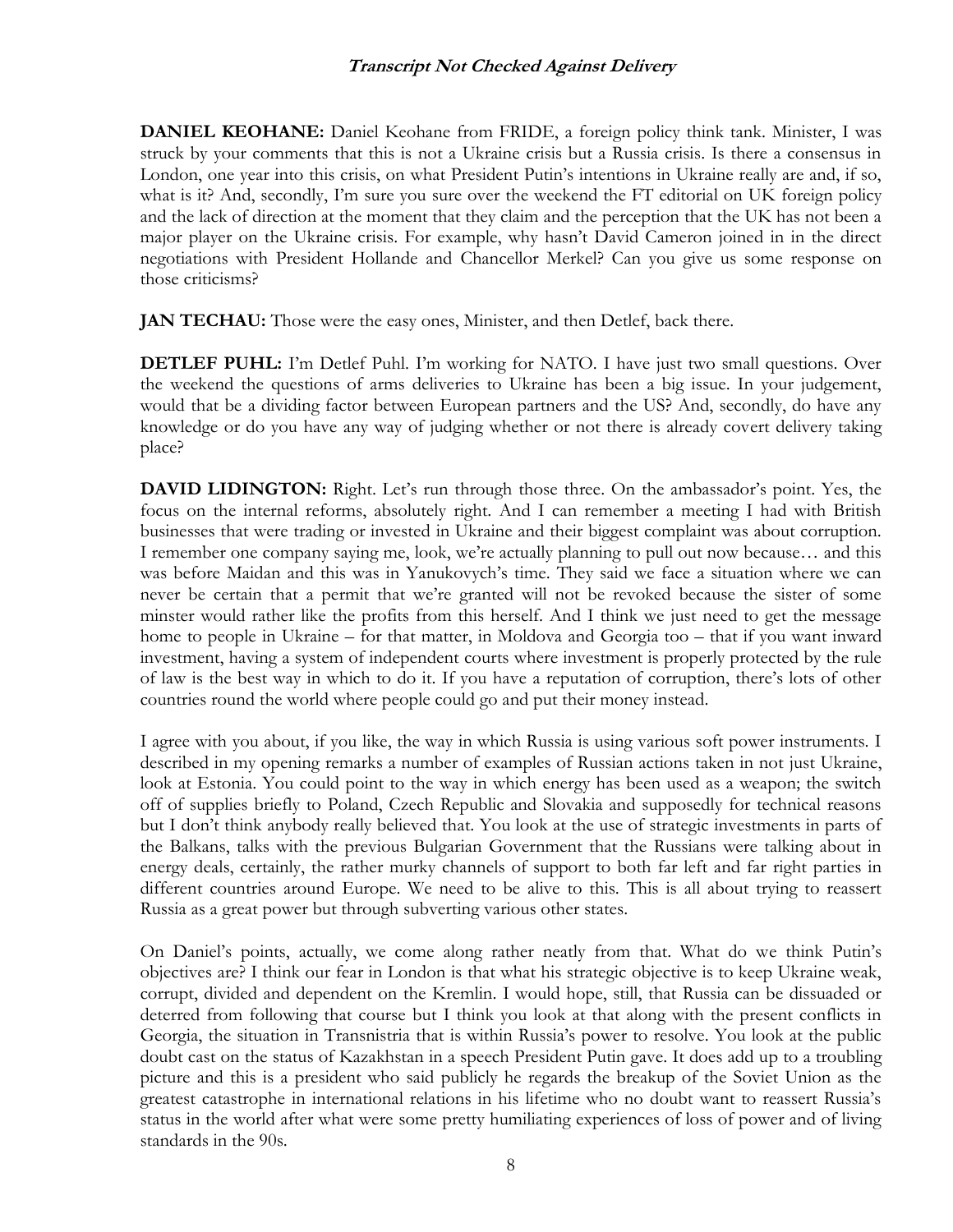We can argue about the reasons for that but he wants to reassert Russia's greatness and that is by no means an illegitimate policy objective but I'd say the way you do that is to reform the economy so that you are actually generating wealth that you can distribute to your people and help you win influence globally. The irony of all this is a prosperous, politically stable Ukraine could benefit Russia in the way the prosperous, politically stable free Poland has done; much bigger trading partner than was the case 25 years ago, a bigger recipient of Russian trade and a source of investment into Russia, itself.

On the FT, the British press, I think what happened was that in the margins of the Normandy ceremonies last summer there was a decision taken that… the French President was host at Normandy and, let's face it, Chancellor Merkel has got a channel to Putin that is probably better than the channel anybody else has and other European leaders do. Putin is more willing to talk to her than to other European leaders; the fact they speak each other's languages; that President Putin lived in Germany as a KGB officer and so. There is a relationship there that is of particular value and we shouldn't be worked up about that as though somehow that's to a national discredit. God knows, the FT normally lectures the British Government about not being European enough and we're actually saying here, look, we support this European endeavour that Chancellor Merkel and President Hollande are leading. If we were saying, oh yes, well, the British Prime Minister has got to come, as well; the Polish and Italian Prime Minister, well, in that case, we need to be there. You'd end up with this delegation of six, ten…oh, have to have a rotating presidency; it's 28. That would be ridiculous. We've got a channel that works, so I think the thing is to make that work and not get het up about who is there or not there for any one meeting.

Arms to Ukraine. The blunt truth is that the Ukraine army could not beat the Russian army in battle even if she was supplied with lots of weapons. I don't think that the European and American positions are far apart. There's nuances in the approach. Our position in Britain is that we've supplied and will continue to supply non-lethal equipment, including things like body armour, to the Ukrainians. We've not taken any decision to supply lethal materials. Clearly, if the situation on the ground warranted then we might need to review that but we're not at that stage now. But I think we wouldn't want to just stand by and let the Ukrainian forces completely collapse. So, we just have to keep watching that one but it's not a step that we would wish to feel we were being forced to take.

**JAN TECHAU:** I think we are, like, one minute before our exhaustion time but I have one further question for you and that is on US-European unity on this. In the run up to the Vilnius Summit – and I'm talking about years before the Vilnius Summit – it didn't look like either the Americans, nor the Europeans, were particularly interested in the eastern neighbourhood and then all of a sudden the stuff happened that we know happened and now we're on it and now, of course, one of the keys to success is to keep the two sides united. How can we achieve this best, especially given some of the grumblings and rumblings, some of the Americans who say the Europeans are not doing enough and Europe should finally wake up to its strategic reality and so on and so forth. So, how do we keep that Western unity, if there is such a thing?

**DAVID LIDINGTON:** Constant consultation and contact. It's perhaps saying the obvious. Actually, coming back to one of the earlier questions, that's one of the things my prime minister has been extremely active in trying to make sure that the bridge between Brussels and Washington is kept in good repair. We need to be talking to each other the whole time and try to coordinate. Obama wants to coordinate policy. He doesn't want to see a breach between the European and United States positions but it means accepting the reality of what we're seeing on the ground; judging Russia but what they do rather than simply by words.